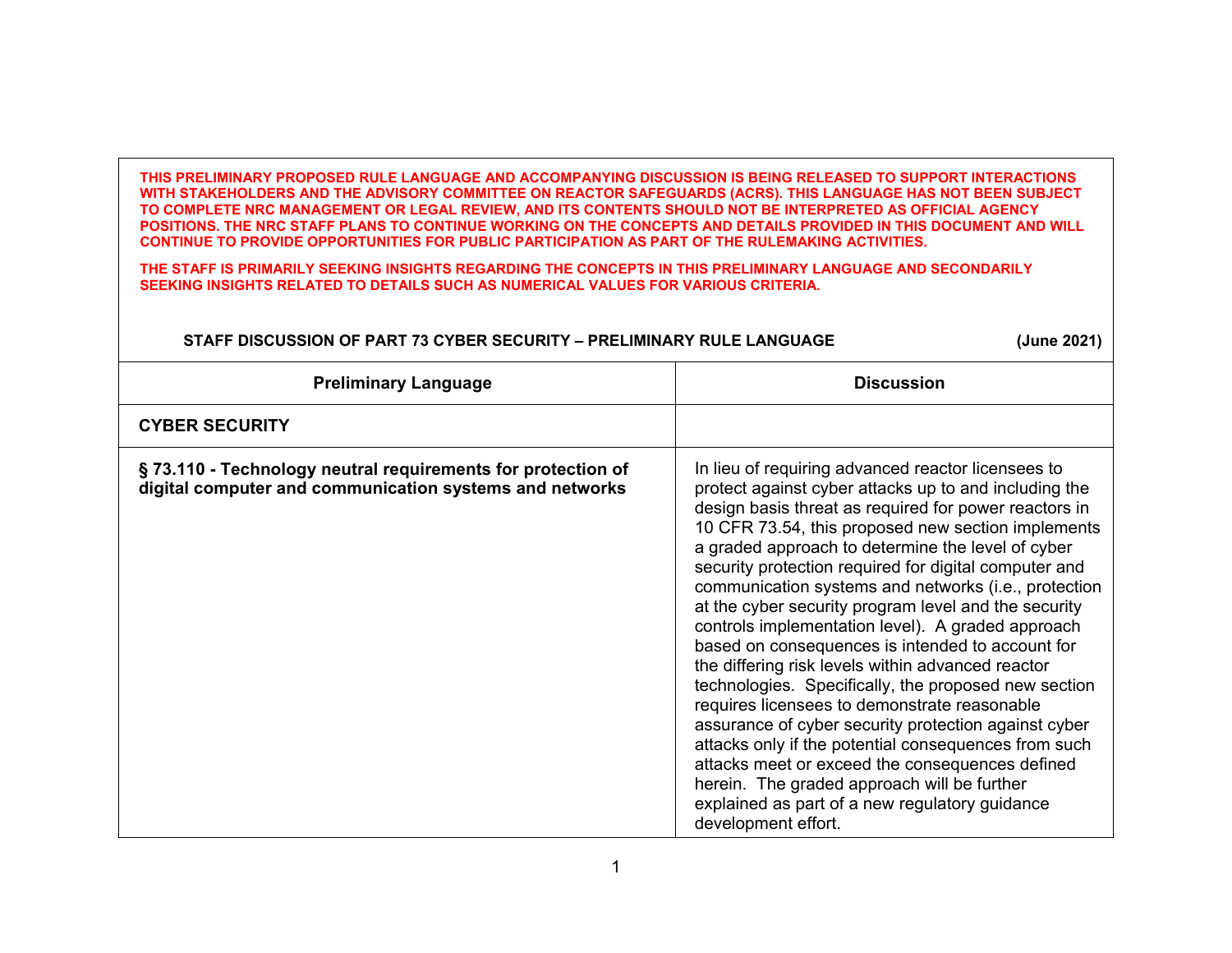|                                                                                                                                                                                                                                                                                                                                                                                                                                                 | The proposed new section leverages the following:<br>(1) the operating experience from power reactors and<br>fuel cycle facilities and (2) the 10 CFR 73.54<br>framework, which contains some of the basic<br>requirements needed for cyber security regardless of<br>type of reactor. Differences between the 10 CFR<br>73.54 requirements and those discussed herein are<br>primarily based on the implementation of a graded<br>approach to cyber security for advanced reactors as<br>discussed above to accommodate the wide range of<br>technologies to be assessed by the NRC. |
|-------------------------------------------------------------------------------------------------------------------------------------------------------------------------------------------------------------------------------------------------------------------------------------------------------------------------------------------------------------------------------------------------------------------------------------------------|---------------------------------------------------------------------------------------------------------------------------------------------------------------------------------------------------------------------------------------------------------------------------------------------------------------------------------------------------------------------------------------------------------------------------------------------------------------------------------------------------------------------------------------------------------------------------------------|
| (a) Each licensee under 10 CFR part 53 shall establish, implement,<br>and maintain a cyber security program that is commensurate with the<br>potential consequences resulting from cyber attacks. Accordingly,<br>each licensee shall provide reasonable assurance that digital<br>computer and communication systems and networks are adequately<br>protected against cyber attacks that are capable of causing the<br>following consequences: | This paragraph implements a graded approach to<br>cyber security for advanced reactors to accommodate<br>the wide range of technologies to be assessed by the<br>NRC. Specifically, this section provides criteria for<br>implementing a consequence-based approach to<br>cyber security by determining whether the potential<br>consequences resulting from a cyber attack would<br>lead to the consequences listed herein. The staff is<br>interested in stakeholder views on whether any<br>additional consequences should be included<br>herein.                                  |
| (1) Exceeding the criterion in $\S$ 53.830(a)(2)(i);                                                                                                                                                                                                                                                                                                                                                                                            | This consequence deals with a scenario where the<br>cyber attack leads to offsite radiation hazards that<br>would endanger public health and safety (i.e., the<br>resulting consequence exceeds the first tier safety<br>criteria, as specified in $\S$ 53.830(a)(2)(i)).                                                                                                                                                                                                                                                                                                             |
| (2) Adversely impacting the functions performed by the digital assets<br>used by the licensee for implementing the physical security<br>requirements in $\S$ 53.830(a)(1) of this chapter for special nuclear<br>material, source material, and byproduct material.                                                                                                                                                                             | This consequence is intended to address the physical<br>security requirements specified in § 53.830(a)(1). This<br>consequence deals with a scenario where the cyber<br>attack adversely impacts the digital assets used by the<br>licensee to prevent unauthorized removal of special<br>nuclear material, source material, and byproduct                                                                                                                                                                                                                                            |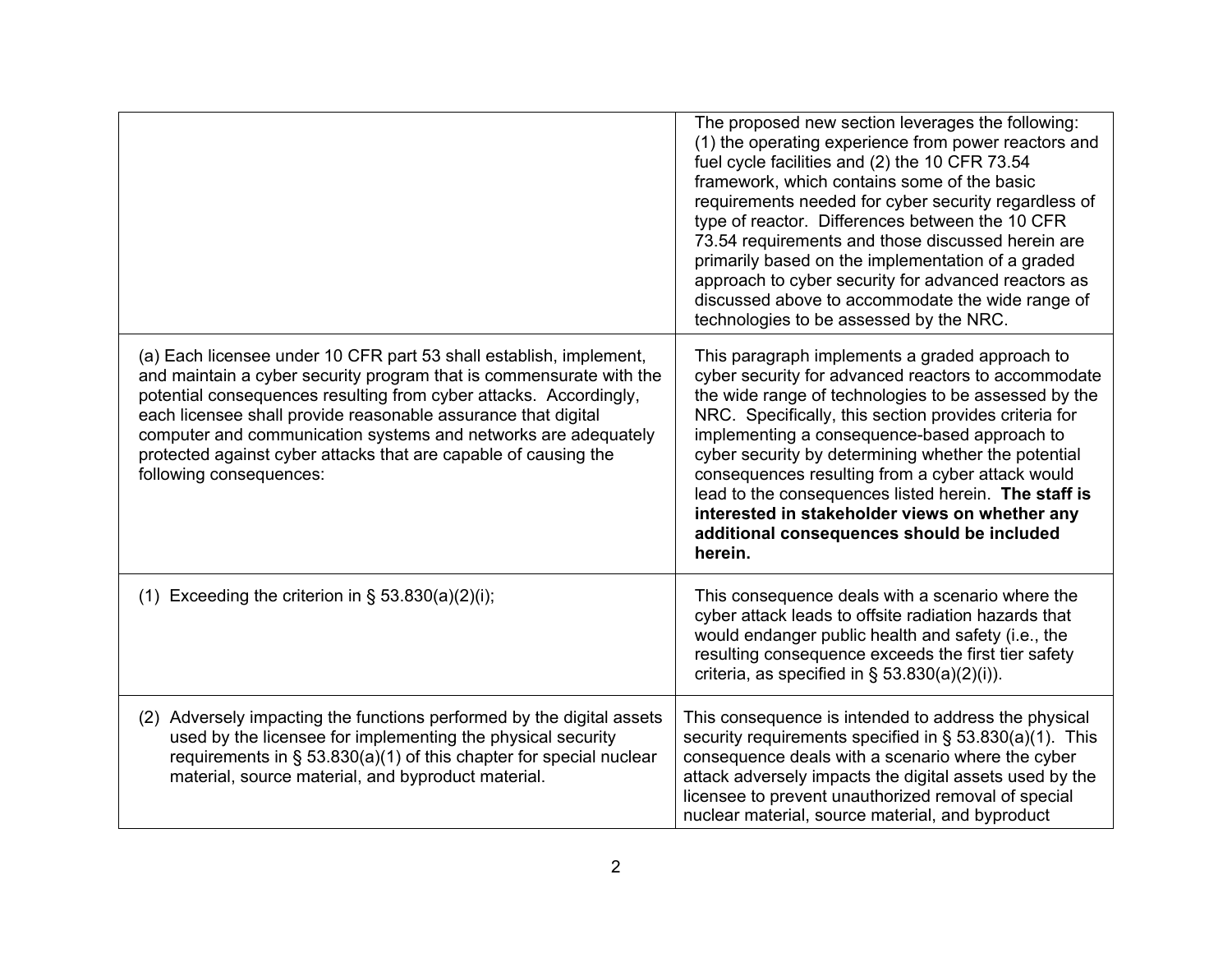|                                                                                                                                                                                                                                                                                                | material (i.e., for protection of material SNM Cat III and<br>Cat II (SSNM Cat I, if applicable) and Cat 1 and Cat 2<br>material.) Security digital assets include those used for<br>nuclear material control and accounting.                                                                                                                                                                                                                                                                                                                                                                                                                                                                                                                                                                                                                                                                                                                                                         |
|------------------------------------------------------------------------------------------------------------------------------------------------------------------------------------------------------------------------------------------------------------------------------------------------|---------------------------------------------------------------------------------------------------------------------------------------------------------------------------------------------------------------------------------------------------------------------------------------------------------------------------------------------------------------------------------------------------------------------------------------------------------------------------------------------------------------------------------------------------------------------------------------------------------------------------------------------------------------------------------------------------------------------------------------------------------------------------------------------------------------------------------------------------------------------------------------------------------------------------------------------------------------------------------------|
| (b) The licensee shall protect digital computer and communication<br>systems and networks associated with the functions listed in<br>$[\S$ 73.54(a)(1)] in a manner that is commensurate with the potential<br>consequences resulting from cyber attacks.                                      | This paragraph is developed from $\S$ 73.54(a)(1). The<br>intent of the requirement is to identify the types of<br>systems and the functions that they support (e.g.,<br>safety functions, security functions, and emergency<br>preparedness functions) that need to be protected<br>from cyber attacks. This paragraph may not<br>ultimately point to $\S$ 73.54(a)(1), as the Part 53<br>Working Group is going to have new definitions for<br>certain functions and eliminate older definitions. For<br>example, import-to-safety will not be used in Part 53,<br>so this paragraph will need to be edited to capture the<br>new terminology for what used to be called the<br>"SSEP" functions. The adjusted language<br>implements a graded approach to cyber security for<br>advanced reactors to accommodate the wide range of<br>technologies to be assessed by the NRC. The<br>graded approach will be explained as part of a new<br>regulatory guidance development effort. |
| (c) The licensee shall meet the confidentiality, integrity, and<br>availability requirements in $\S$ 73.54(a)(2) for the systems and networks<br>covered by paragraph (b) of this section in a manner that is<br>commensurate with the potential consequences resulting from cyber<br>attacks. | This paragraph is developed from $\S$ 73.54(a)(2). The<br>intent of the requirement is to address the impacts on<br>systems and networks (i.e., a compromise in<br>confidentiality, integrity, or availability) from cyber<br>attacks that need to be prevented. The adjusted<br>language implements a graded approach to cyber<br>security for advanced reactors to accommodate the<br>wide range of technologies to be assessed by the<br>NRC. The graded approach will be explained as part<br>of a new regulatory guidance development effort.                                                                                                                                                                                                                                                                                                                                                                                                                                    |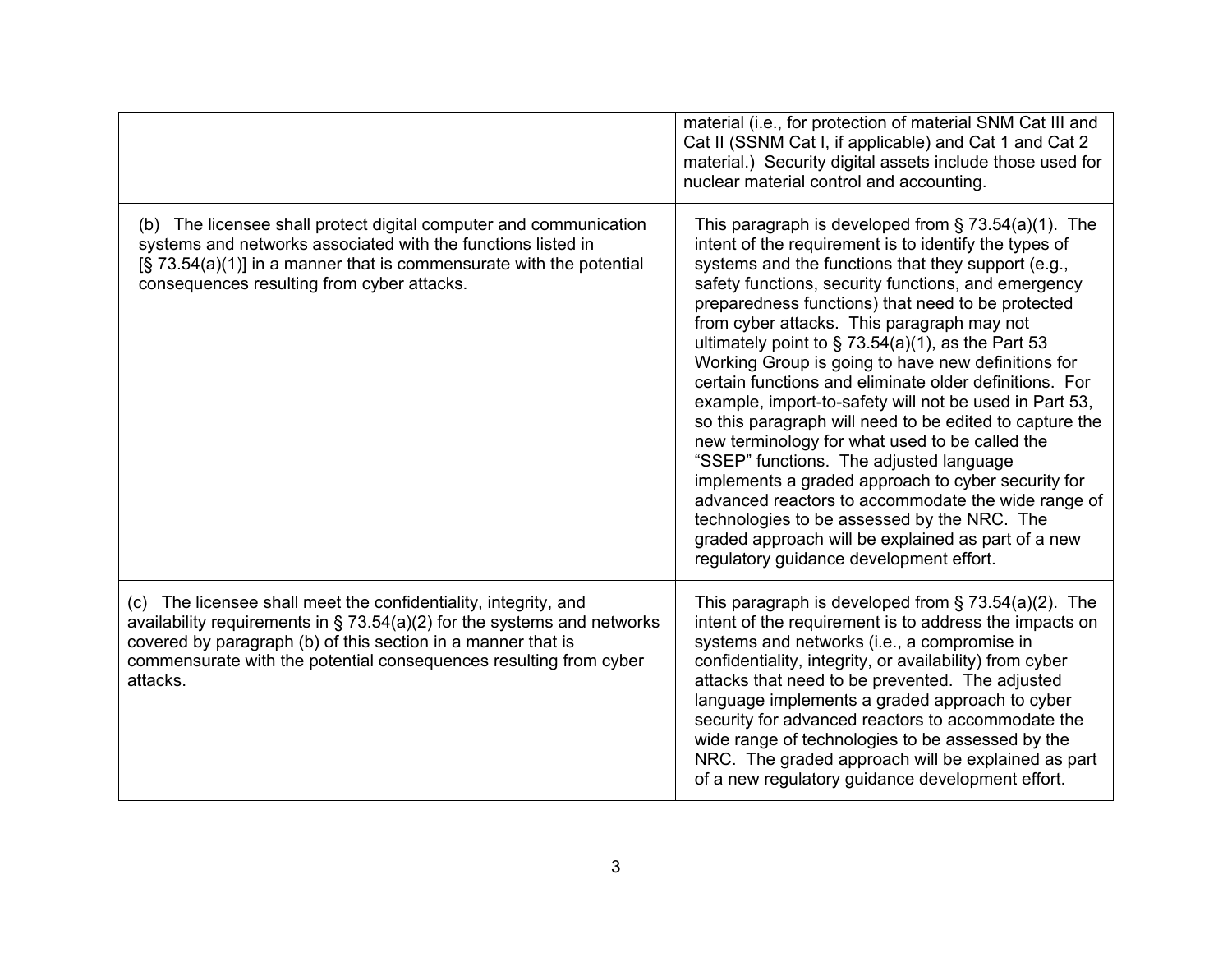| This paragraph implements a graded approach to<br>cyber security for advanced reactors to accommodate<br>the wide range of technologies to be assessed by the<br>NRC. The graded approach will be explained as part<br>of a new regulatory guidance development effort.                                                                   |
|-------------------------------------------------------------------------------------------------------------------------------------------------------------------------------------------------------------------------------------------------------------------------------------------------------------------------------------------|
| The licensee should analyze and identify which specific<br>digital assets are actually critical digital assets, and<br>thus within the scope of $\S$ 73.110. (Note: A 'critical<br>digital asset' is a component of a critical system that<br>consists of or contains a digital device, computer, or<br>communication system or network.) |
| Subsequently, the licensee shall establish, implement,<br>and maintain a cyber security program for protecting<br>those critical digital assets that makes use of risk<br>insights, including threat information, and considers the<br>resulting level of consequences of the threats.                                                    |
|                                                                                                                                                                                                                                                                                                                                           |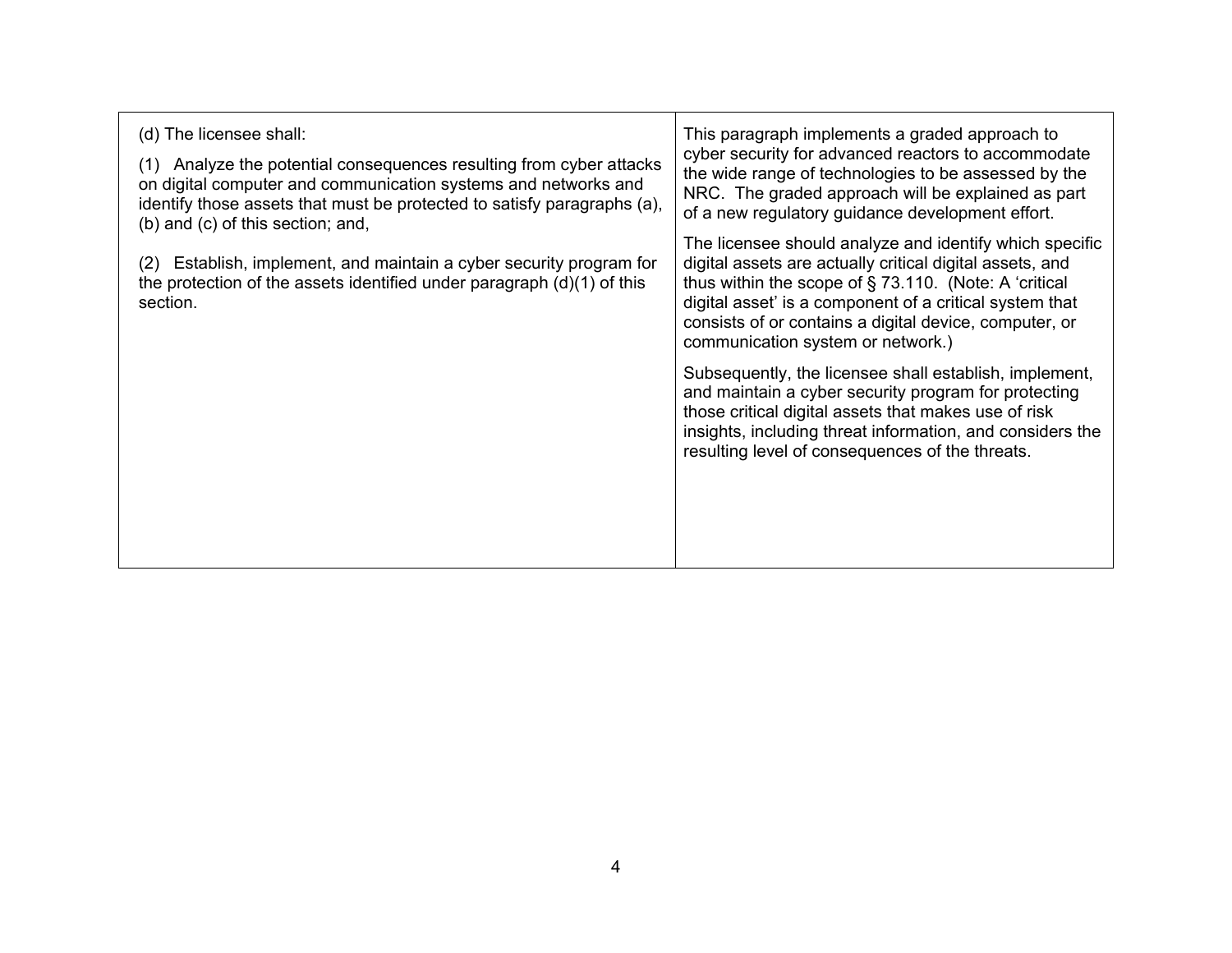| (e) The cyber security program must be designed in a manner that is<br>commensurate with the potential consequences resulting from cyber<br>attacks through the following steps:                                                              | This paragraph is developed from $\S$ 73.54(c). The<br>adjusted language implements a graded approach to<br>cyber security for advanced reactors to accommodate<br>the wide range of technologies to be assessed by the |
|-----------------------------------------------------------------------------------------------------------------------------------------------------------------------------------------------------------------------------------------------|-------------------------------------------------------------------------------------------------------------------------------------------------------------------------------------------------------------------------|
| Implement security controls to protect the assets identified under<br>(1)<br>paragraph (d)(1) of this section from cyber attacks, commensurate<br>with their safety and security significance;                                                | NRC. The graded approach will be explained as part<br>of a new regulatory guidance development effort.<br>The overall intent of this requirement is to address the                                                      |
| (2) Apply and maintain defense-in-depth protective strategies to<br>ensure the capability to detect, delay, respond to, and recover from<br>cyber attacks capable of causing the consequences identified in<br>paragraph (a) of this section; | need for the licensee to develop a cyber security<br>program that implements a defense-in-depth defensive<br>strategy. A defense-in-depth defensive strategy for<br>cyber security is represented by collections of     |
| (3) Mitigate the adverse effects of cyber attacks capable of causing<br>the consequences identified in paragraph (a) of this section; and                                                                                                     | complementary and redundant security controls that<br>establish multiple layers of protection to safeguard<br>critical digital assets. Under a defense-in-depth                                                         |
| (4) Ensure that the functions of protected assets identified under<br>paragraph (d)(1) of this section are not adversely impacted due to<br>cyber attacks capable of causing the consequences identified in<br>paragraph (a) of this section. | defensive strategy, the failure of a single protective<br>strategy or security control should not result in the<br>compromise of safety and security functions.                                                         |
|                                                                                                                                                                                                                                               |                                                                                                                                                                                                                         |

┯